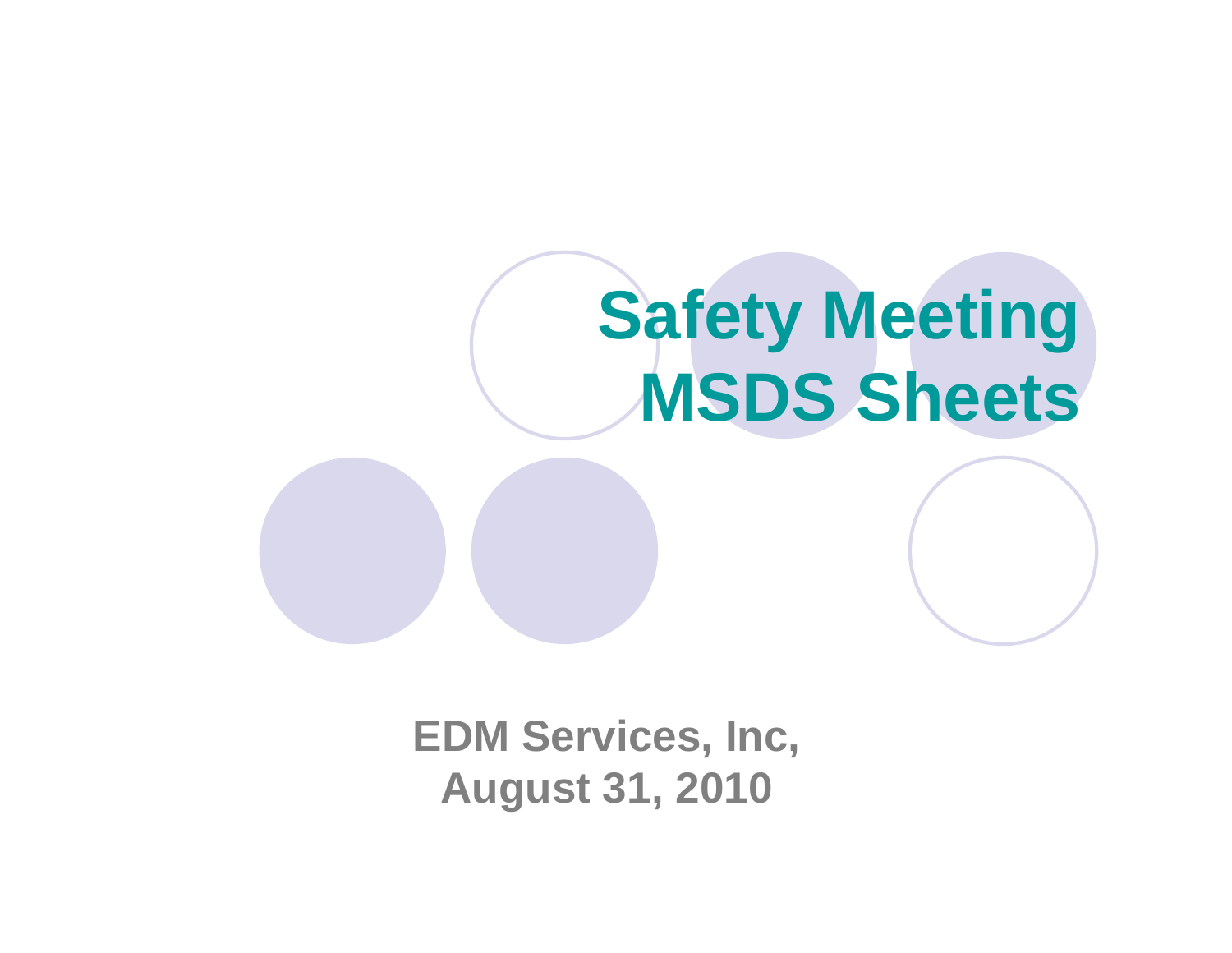# **The Facts about MSDS Sheets**

#### **What is a Material Safety Data Sheet?**

- $\bullet$  Provides both workers and emergency personnel with the proper procedures for handling or working with a particular substance.
- $\bullet$  They include such data as physical data, toxicity, health effects, first aid, reactivity, storage, disposal, protective equipment, and spill/leak procedures.

#### **Who are MSDS's for?**

- $\bullet$ Employees who may be occupationally exposed to a hazard at work.
- $\bullet$ Employers who need to know the proper methods for storage, ect.
- $\bullet$  Emergency responders such as firefighters, hazardous material crews, emergency medical technicians and emergency room personnel.

#### **What agencies require MSDS?**

- $\bullet$  OSHA - is responsible for ensuring that the hazards of all chemicals produced or imported are evaluated, and that information concerning their hazards is transmitted to employers and employees
- $\bullet$ EPA – Environmental Protection Agency
- $\bullet$ State and Local Agencies – Requirements vary by State
- $\bullet$ Other Countries – Regulations similar to OSHA's are found in virtually every country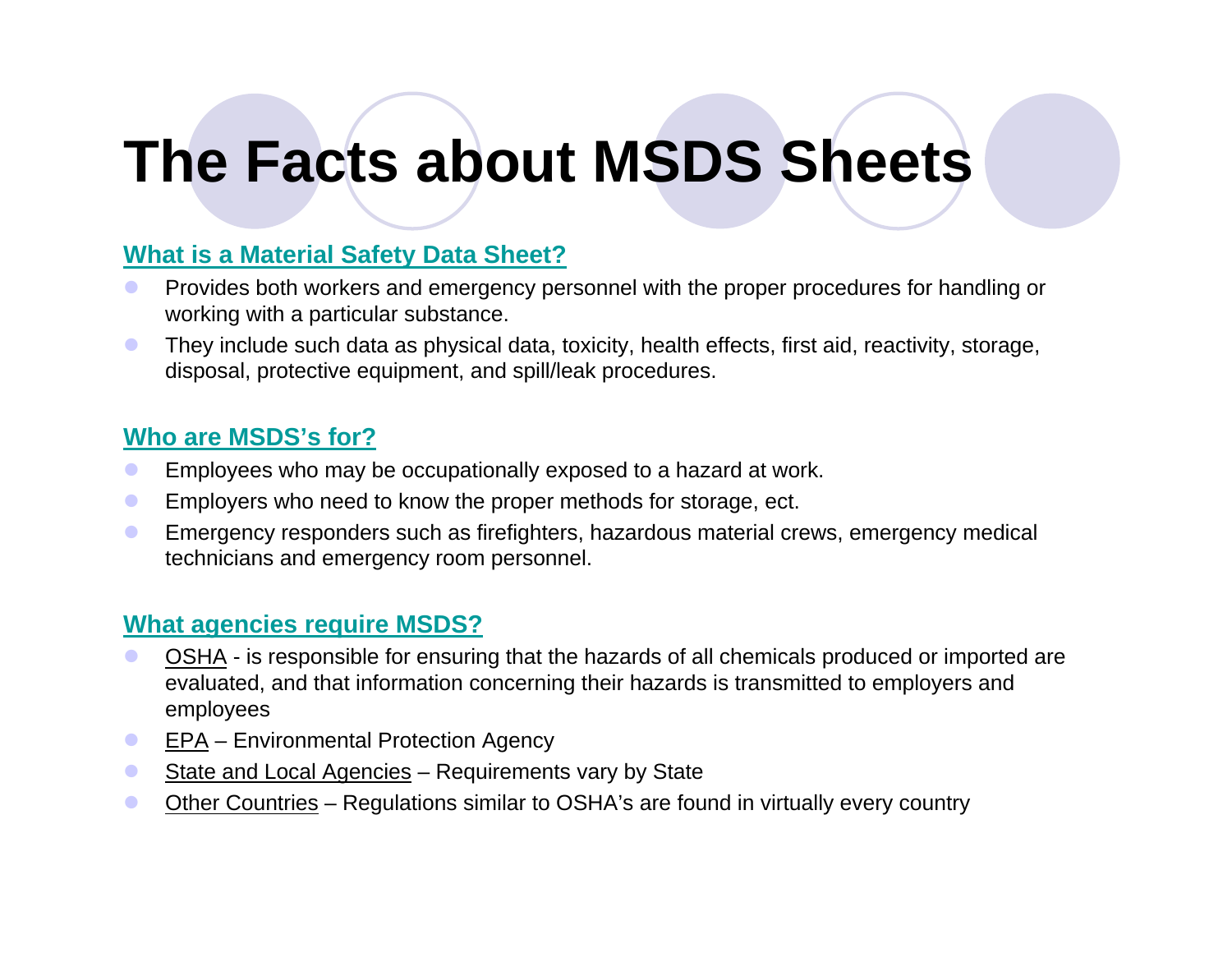## **What are the Penalties for Non-Compliance?**

- $\bullet$ Every employee must have "ready access" to all MSDS sheets.
- $\bullet$ OSHA fines can be up to \$70,000 or more depending severity of violations.
- $\bullet$ MSDS compliance is the most frequently cited violation
- $\bullet$ Maximum fine for a serious violation capable of causing death is \$12,000
- $\bullet$ Maximum penalty for a "willful" or knowing violation is \$250,000
- $\bullet$ New Severe Violator Enforcement Program targets firms who have repeat violations

#### **What items do not require MSDS's?**

A manufactured item: (1) which is formed to a specific shape or design during manufacture (2) which has end us functions dependent in whole or in part upon it's shape or design during end use; and (3) which does not release, or otherwise result in exposure to , a hazardous chemical under normal conditions of use

- $\bullet$ Most food and alcoholic beverages
- $\bullet$ **Cosmetics**
- $\bullet$ Drug and Pharmeceuticals
- $\bullet$ Hazardous Wastes and Remediation
- $\bullet$ Tobacco and tobacco products
- $\bullet$ Wood and Lumber
- $\bullet$ Consumer Products
- $\bullet$ Nuisance Particulates and Dusts
- $\bullet$ Ioninzing and non ionizing raditation
- $\bullet$ Biological Hazards
- $\bullet$ Office and School Supplies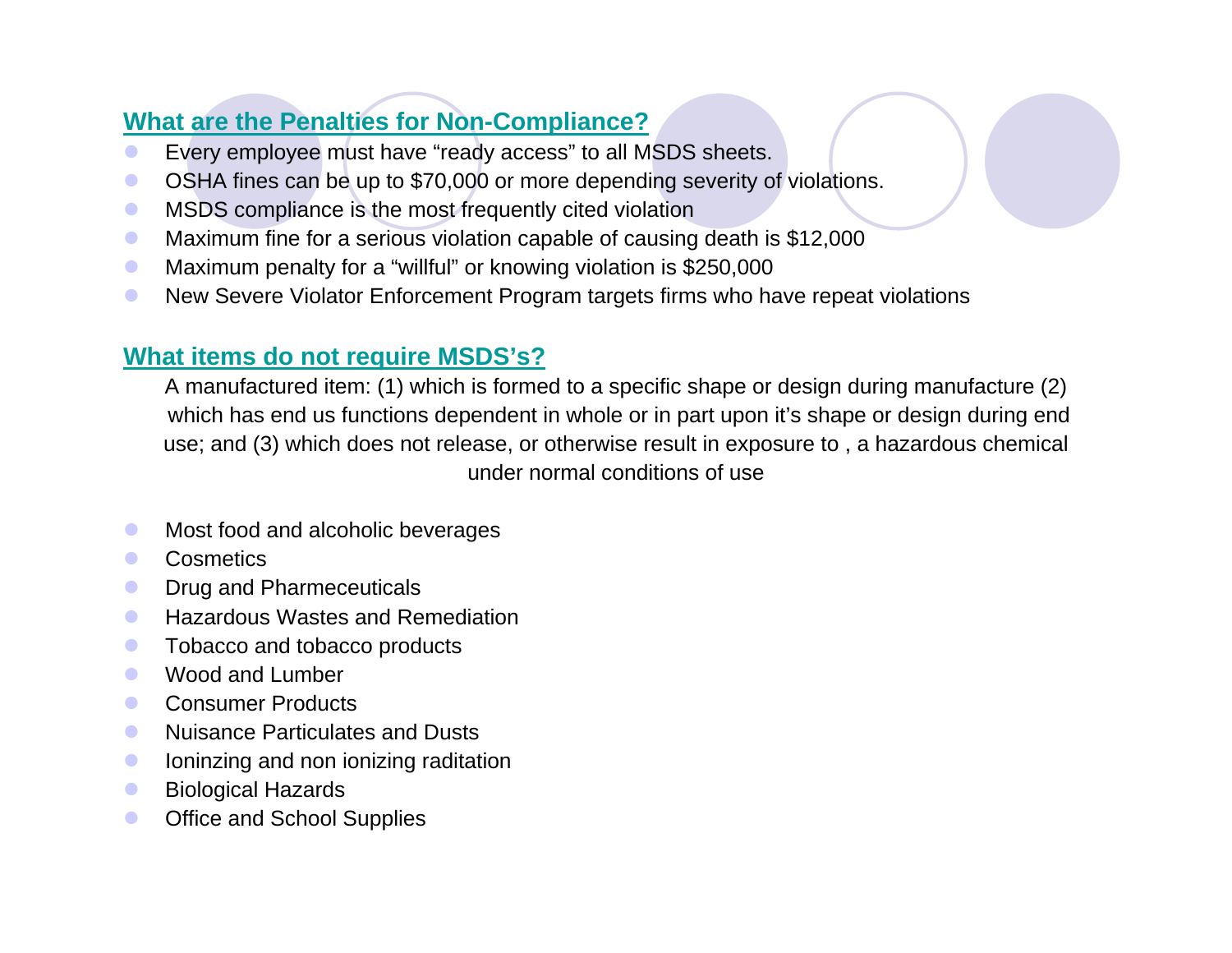# **Key Components of an MSDS**

- $\bullet$ OSHA Requires an MSDS for Every Chemical and Hazardous Substance in the Workplace
- $\bullet$ MSDS Hazard and Protection Information is a Guide to Working Safely with the Chemical
- $\bullet$ Identification Data Tells What You're Working With
- $\bullet$ Physical and Chemical Changes Can Affect the Type and Degree of Hazard
- $\bullet$ The MSDS Identifies Fire and Explosion Risk Factors and Protections
- $\bullet$ Reactivity Data Tell How the Chemical Reacts with Other Substances
- $\bullet$ Health Hazards Explain the Potential Results of Worker Exposure
- $\bullet$ Control Measures Include Ways to Handle the Substance Safely

#### **Use MSDSs to Identify Chemical Hazards and Take Safety Precautions!**

Always read the MSDS before you work with a chemical, so you will understand the substance's hazards, circumstances that increase the risk o hazards, and equipment and procedures you can use to prevent accidents and dangerous exposure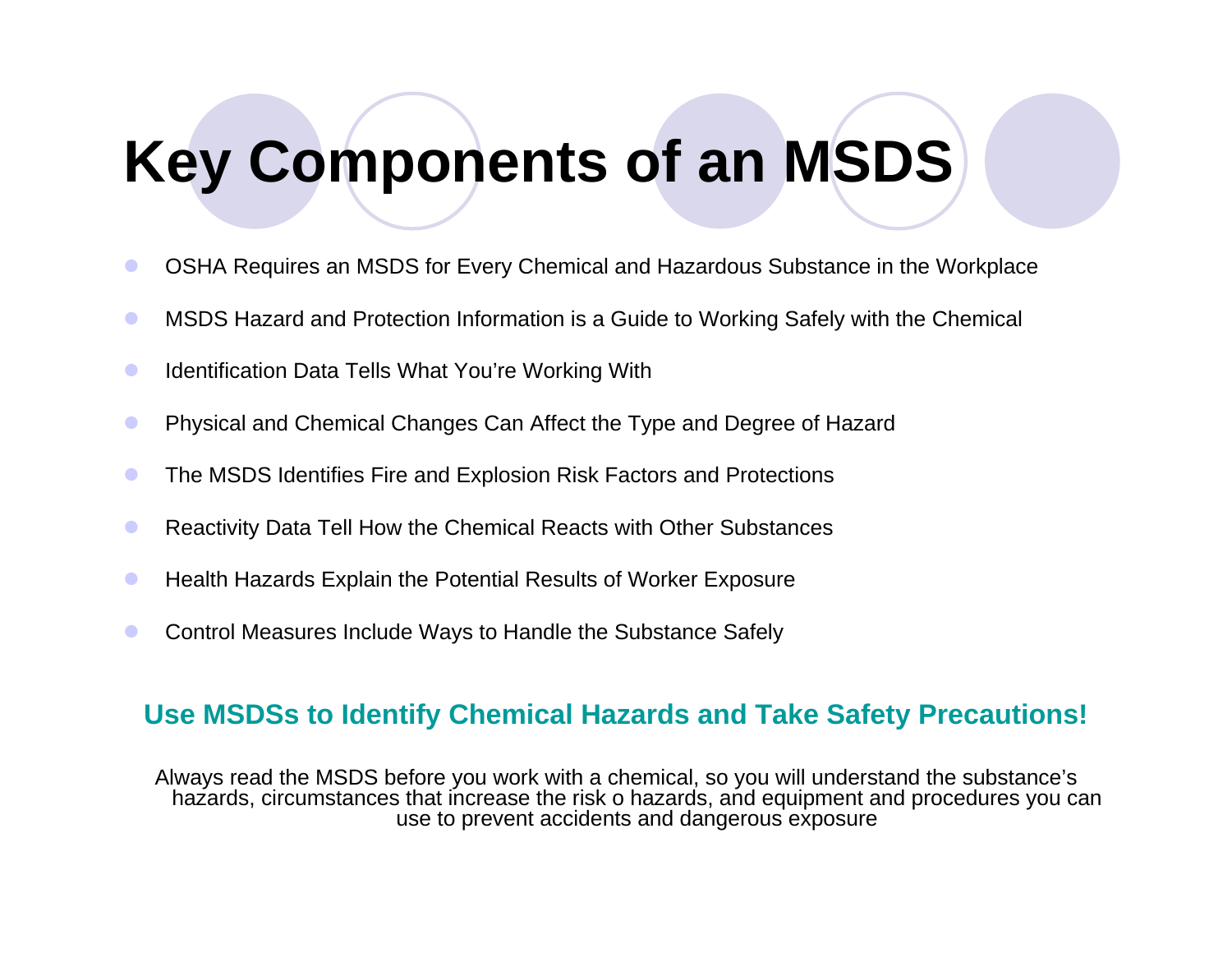# **Material Safety Data Sheet**



#### 1. Product and Company Identification

| <b>Material name</b>          | HP Color LaserJet C9730A Black Print Cartridge                                                                                                                                                                                      |
|-------------------------------|-------------------------------------------------------------------------------------------------------------------------------------------------------------------------------------------------------------------------------------|
| Use of the preparation        | This product is a black toner preparation that is used in HP Color LaserJet 5500/5550 series<br>printers.                                                                                                                           |
| <b>Version #</b>              | 06                                                                                                                                                                                                                                  |
| <b>Revision date</b>          | 04-09-2009                                                                                                                                                                                                                          |
| <b>Company identification</b> | Hewlett-Packard Company<br>3000 Hanover Street<br>Palo Alto, CA 94304-1185<br>United States<br>Telephone 650-857-1501<br>Hewlett-Packard health effects line<br>(Toll-free within the US) 1-800-457-4209<br>(Direct) 1-503-494-7199 |
|                               | <b>HP Customer Care Line</b><br>(Toll-free within the US) 1-800-474-6836<br>(Direct) 1-208-323-2551<br>Email: hpcustomeringuiries@hp.com                                                                                            |
| Date prepared                 | Apr 08, 2009                                                                                                                                                                                                                        |
| <b>MSDS number</b>            | 395548                                                                                                                                                                                                                              |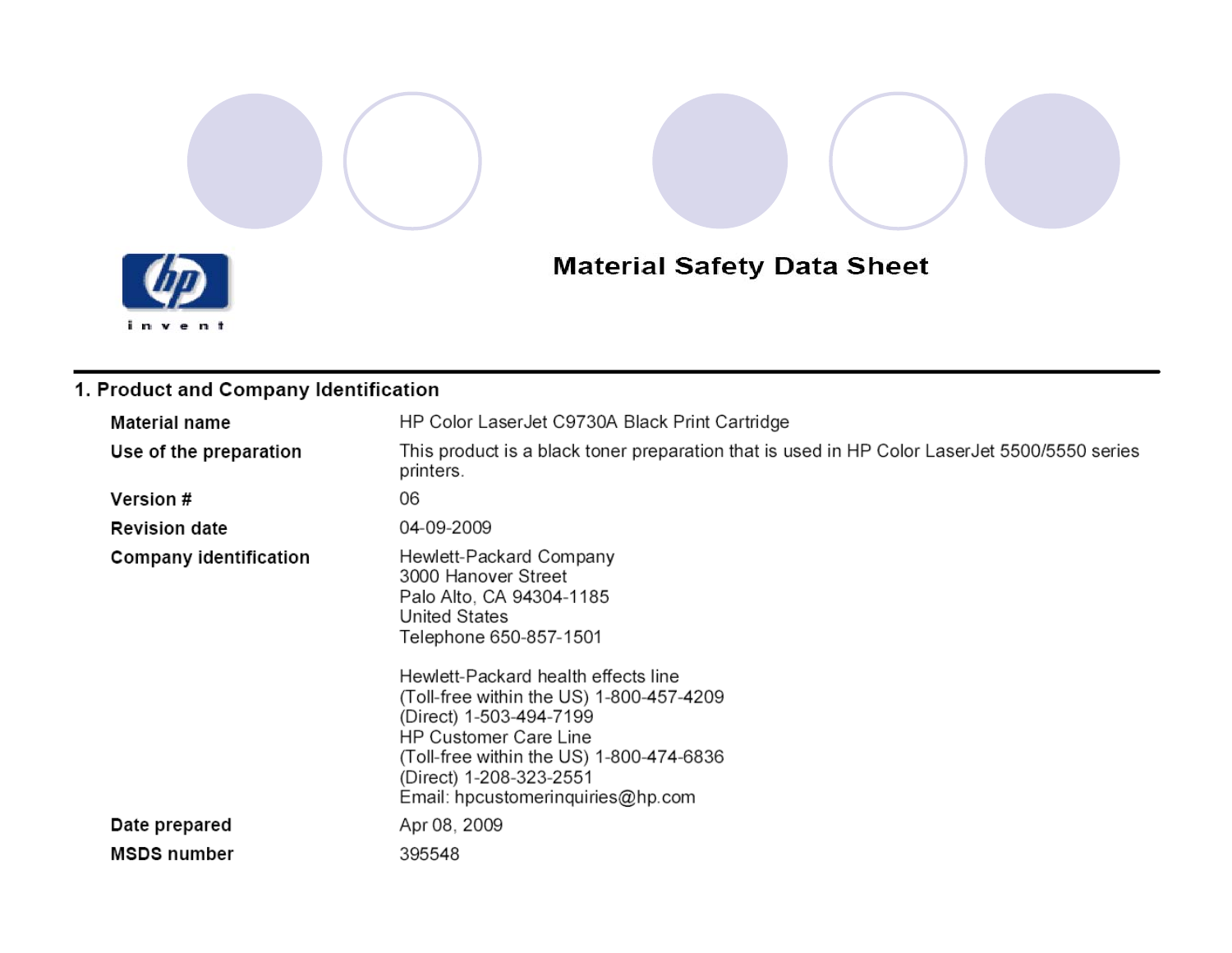#### 2. Hazards Identification

| <b>Acute health effects</b>     |                                                                                                                                                                                                                             |
|---------------------------------|-----------------------------------------------------------------------------------------------------------------------------------------------------------------------------------------------------------------------------|
| <b>Skin contact</b>             | Unlikely to cause skin irritation.                                                                                                                                                                                          |
| Eye contact                     | May cause transient slight irritation                                                                                                                                                                                       |
| Inhalation                      | Minimal respiratory tract irritation may occur with exposure to large amounts of toner dust.                                                                                                                                |
| Ingestion                       | Low acute toxicity. Ingestion is a minor route of entry for intended use of this product.                                                                                                                                   |
| <b>Potential health effects</b> |                                                                                                                                                                                                                             |
| Routes of exposure              | Potential routes of exposure under normal use conditions are skin, eye contact and inhalation.                                                                                                                              |
|                                 | Ingestion is not expected to be a primary route of exposure for this product under normal use<br>conditions.                                                                                                                |
| <b>Chronic health effects</b>   | Prolonged inhalation of excessive amounts of any dust may cause lung damage. Use of this<br>product as intended does not result in inhalation of excessive amounts of dust.                                                 |
| Carcinogenicity                 | Carbon black is classified by the IARC as a Group 2B carcinogen (the substance is possibly<br>carcinogenic to humans). Carbon black in this preparation, due to its bound form, does not<br>present this carcinogenic risk. |
| <b>Other information</b>        | This product is not classified as hazardous according to OSHA CFR 1910.1200 or EU<br>Directive 1999/45/EC, as amended.                                                                                                      |
|                                 | This preparation contains no component classified as Persistent, Bioaccumulative, and Toxic<br>(PBT) or very Persistent and very Bioaccumulative (vPvB) as defined under Regulation (EC)<br>1907/2006.                      |

# 3. Composition / Information on Ingredients

| Component/substance        | <b>CAS number</b> | % by weight |  |
|----------------------------|-------------------|-------------|--|
| Styrene acrylate copolymer | Trade Secret      | < 85        |  |
| Wax                        | Trade Secret      | < 15        |  |
| Carbon black               | 1333-86-4         | ≤ 8         |  |
| Amorphous silica           | 7631-86-9         | < 2         |  |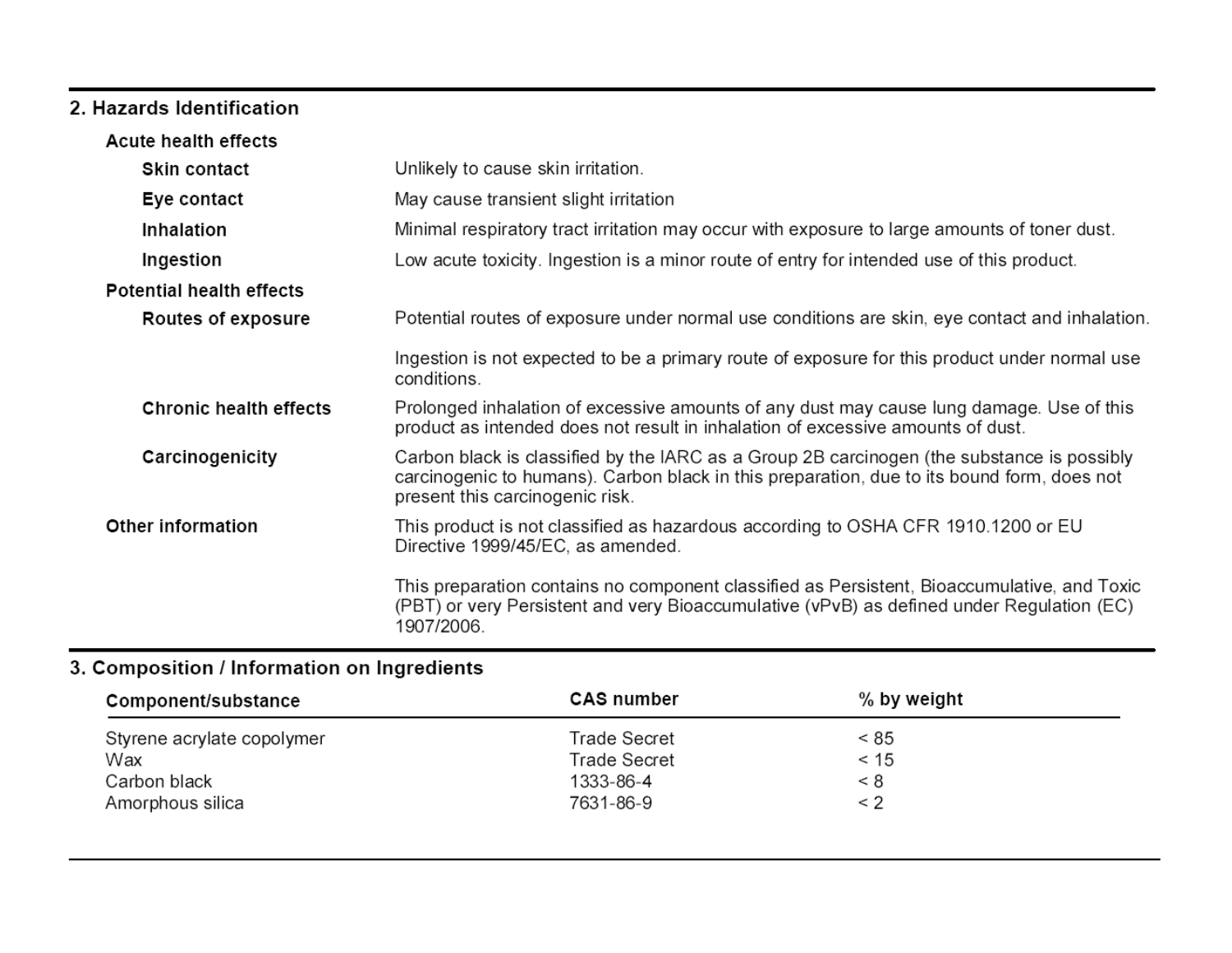#### 4. First Aid Measures

| <b>First aid procedures</b>                              |                                                                                                                                                                                                   |
|----------------------------------------------------------|---------------------------------------------------------------------------------------------------------------------------------------------------------------------------------------------------|
| Eye contact                                              | Do not rub eyes. Immediately flush with large amounts of clean, warm water (low pressure) for<br>at least 15 minutes or until particles are removed. If irritation persists, consult a physician. |
| <b>Skin contact</b>                                      | Wash affected areas thoroughly with mild soap and water. Get medical attention if irritation<br>develops or persists.                                                                             |
| Inhalation                                               | Move person to fresh air immediately. If irritation persists, consult a physician.                                                                                                                |
| Ingestion                                                | Rinse mouth out with water. Drink one to two glasses of water. If symptoms occur, consult a<br>physician.                                                                                         |
| 5. Fire Fighting Measures                                |                                                                                                                                                                                                   |
| <b>Flash point and method</b>                            | Not applicable                                                                                                                                                                                    |
| <b>Hazardous combustion</b><br>products                  | Carbon monoxide and carbon dioxide.                                                                                                                                                               |
| <b>Flammable properties</b>                              | Like most organic material in powder form, toner can form explosive dust-air mixtures when<br>finely dispersed in air.                                                                            |
| <b>Extinguishing media</b>                               |                                                                                                                                                                                                   |
| Suitable extinguishing<br>media                          | CO2, water, or dry chemical                                                                                                                                                                       |
| Unsuitable extinguishing<br>media                        | None known.                                                                                                                                                                                       |
| Unusual fire and explosion<br>hazard                     | Like most organic material in powder form, toner can form explosive dust-air mixtures when<br>finely dispersed in air.                                                                            |
| <b>Protection of firefighters</b>                        |                                                                                                                                                                                                   |
| Protective equipment and<br>precautions for firefighters | If fire occurs in the printer, treat as an electrical fire.                                                                                                                                       |
| <b>Special firefighting procedures</b>                   | None established.                                                                                                                                                                                 |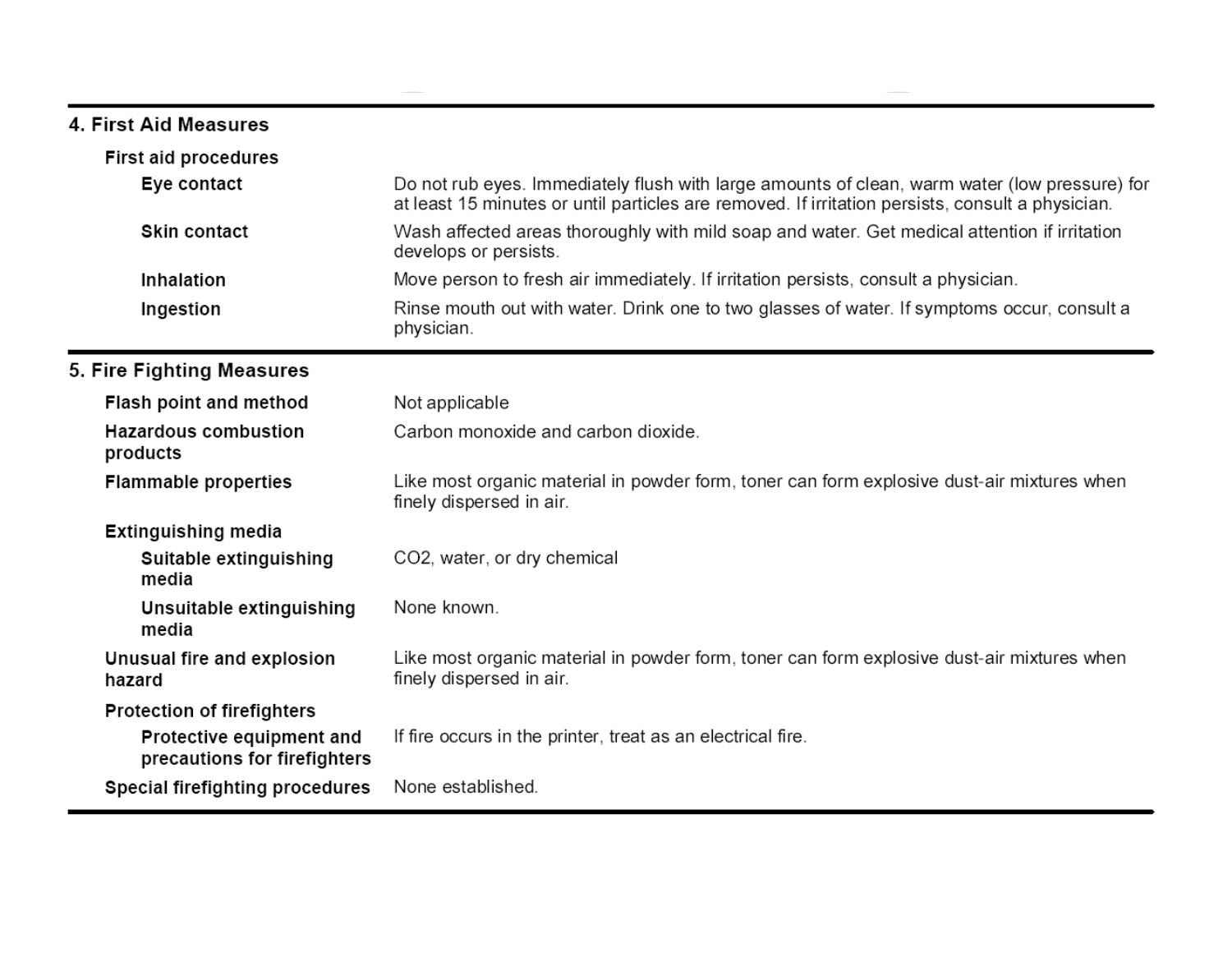| 6. Accidental Release Measures             |                                                                                                                                                                                                                                                                                                                                                                                                                                                   |  |
|--------------------------------------------|---------------------------------------------------------------------------------------------------------------------------------------------------------------------------------------------------------------------------------------------------------------------------------------------------------------------------------------------------------------------------------------------------------------------------------------------------|--|
| <b>Personal precautions</b>                | Minimize dust generation and accumulation.                                                                                                                                                                                                                                                                                                                                                                                                        |  |
| <b>Environmental precautions</b>           | Do not flush into surface water or sanitary sewer system. See also section 13 Disposal<br>considerations.<br>Slowly vacuum or sweep the material into a bag or other sealed container. Clean remainder<br>with a damp cloth or vacuum cleaner. If a vacuum is used, the motor must be rated as dust<br>explosion-proof. Fine powder can form explosive dust-air mixtures. Dispose of in compliance<br>with federal, state, and local regulations. |  |
| Other information                          |                                                                                                                                                                                                                                                                                                                                                                                                                                                   |  |
| 7. Handling and Storage                    |                                                                                                                                                                                                                                                                                                                                                                                                                                                   |  |
| <b>Handling</b>                            | Keep out of the reach of children. Avoid inhalation of dust and contact with skin and eyes. Use<br>with adequate ventilation. Keep away from excessive heat, sparks, and open flames.                                                                                                                                                                                                                                                             |  |
| Storage                                    | Keep out of the reach of children. Store at room temperature. Store away from strong<br>oxidizers. Keep tightly closed and dry.                                                                                                                                                                                                                                                                                                                   |  |
| 8. Exposure Controls / Personal Protection |                                                                                                                                                                                                                                                                                                                                                                                                                                                   |  |
| <b>Exposure guidelines</b>                 | USA OSHA (TWA/PEL): 15 mg/m3 (Total Dust), 5 mg/m3 (Respirable Fraction)                                                                                                                                                                                                                                                                                                                                                                          |  |
|                                            | ACGIH (TWA/TLV): 10 mg/m3 (Inhalable Particulate), 3 mg/m3 (Respirable Particulate)                                                                                                                                                                                                                                                                                                                                                               |  |
|                                            | Amorphous silica: USA OSHA (TWA/PEL): 20 mppcf 80 (mg/m3)/%SiO2, ACGIH<br>(TWA/TLV): 10 mg/m3                                                                                                                                                                                                                                                                                                                                                     |  |
| Personal protective equipment              |                                                                                                                                                                                                                                                                                                                                                                                                                                                   |  |
| General                                    | No personal respiratory protective equipment required under normal conditions of use.                                                                                                                                                                                                                                                                                                                                                             |  |
| 9. Physical & Chemical Properties          |                                                                                                                                                                                                                                                                                                                                                                                                                                                   |  |
| Appearance                                 | Fine powder                                                                                                                                                                                                                                                                                                                                                                                                                                       |  |
| Color                                      | Black                                                                                                                                                                                                                                                                                                                                                                                                                                             |  |
| Odor                                       | Slight plastic odor                                                                                                                                                                                                                                                                                                                                                                                                                               |  |
| Odor threshold                             | Not available.                                                                                                                                                                                                                                                                                                                                                                                                                                    |  |
| <b>Physical state</b>                      | Not available.                                                                                                                                                                                                                                                                                                                                                                                                                                    |  |
| Form                                       | solid                                                                                                                                                                                                                                                                                                                                                                                                                                             |  |
| рH                                         | Not applicable                                                                                                                                                                                                                                                                                                                                                                                                                                    |  |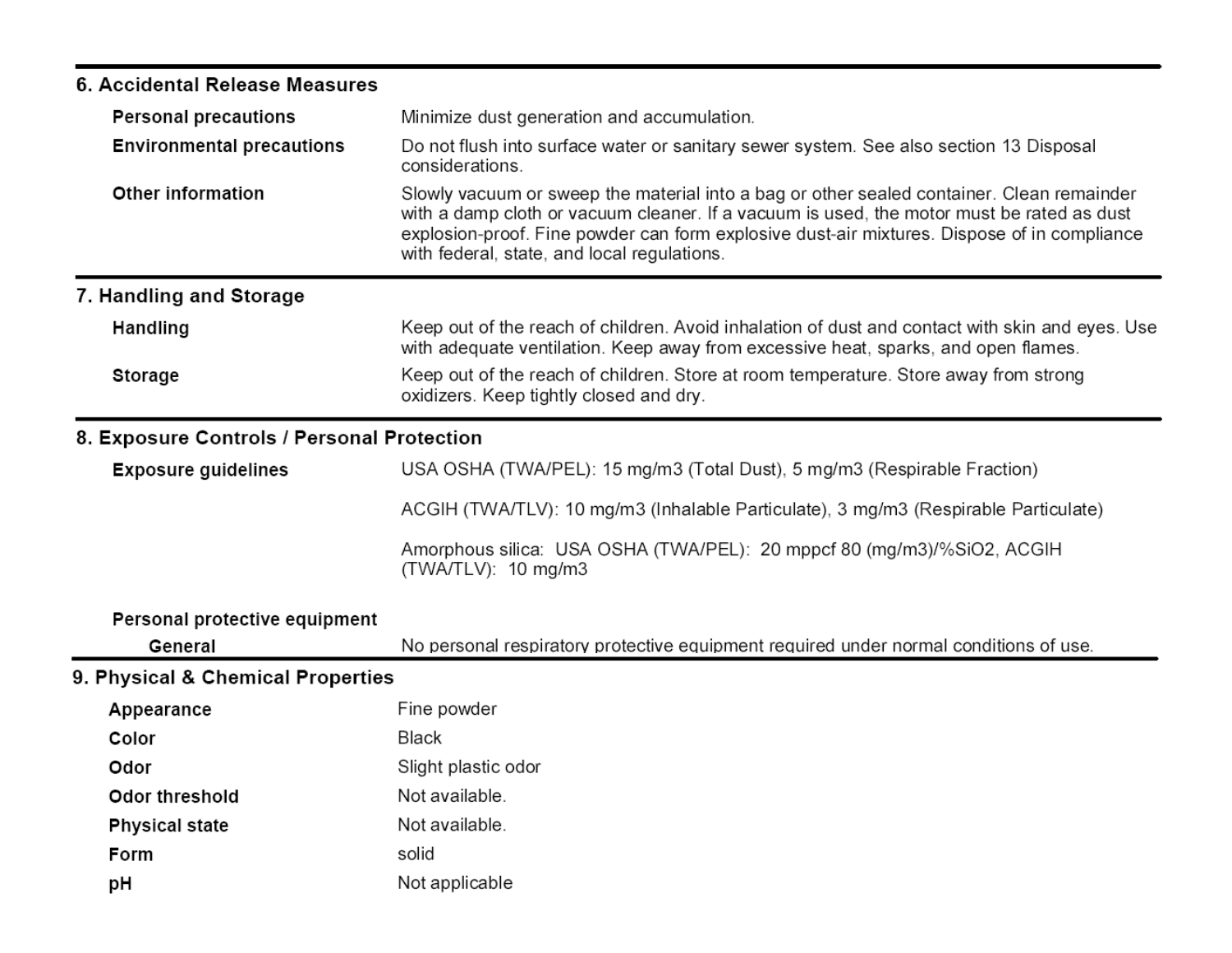| <b>Melting point</b>                              | Not available.                                                |
|---------------------------------------------------|---------------------------------------------------------------|
| <b>Freezing point</b>                             | Not available.                                                |
| <b>Boiling point</b>                              | Not applicable                                                |
| <b>Flash point</b>                                | Not applicable                                                |
| <b>Evaporation rate</b>                           | Not applicable                                                |
| <b>Flammability</b>                               | Not available.                                                |
| Flammability limits in air,<br>upper, % by volume | Not available.                                                |
| Flammability limits in air,<br>lower, % by volume | Not flammable                                                 |
| Vapor pressure                                    | Not applicable                                                |
| Vapor density                                     | Not applicable                                                |
| <b>Specific gravity</b>                           | $1 - 1.2$ (H2O = 1)                                           |
| <b>Relative density</b>                           | Not available.                                                |
| Solubility (water)                                | Negligible in water. Partially soluble in toluene and xylene. |
| <b>Partition coefficient</b><br>(n-octanol/water) | Not available.                                                |
| <b>Auto-ignition temperature</b>                  | Not applicable                                                |
| <b>Decomposition temperature</b>                  | Not available.                                                |
| Softening point                                   | 212 - 302 °F (100 - 150 °C)                                   |
| Viscosity                                         | Not applicable                                                |

### 10. Chemical Stability & Reactivity Information

| <b>Chemical stability</b>                  | Stable under normal storage conditions. |
|--------------------------------------------|-----------------------------------------|
| <b>Conditions to avoid</b>                 | Imaging Drum: Exposure to light         |
| Incompatible materials                     | Strong oxidizers                        |
| <b>Hazardous decomposition</b><br>products | Carbon monoxide and carbon dioxide.     |
| Possibility of hazardous<br>reactions      | Will not occur.                         |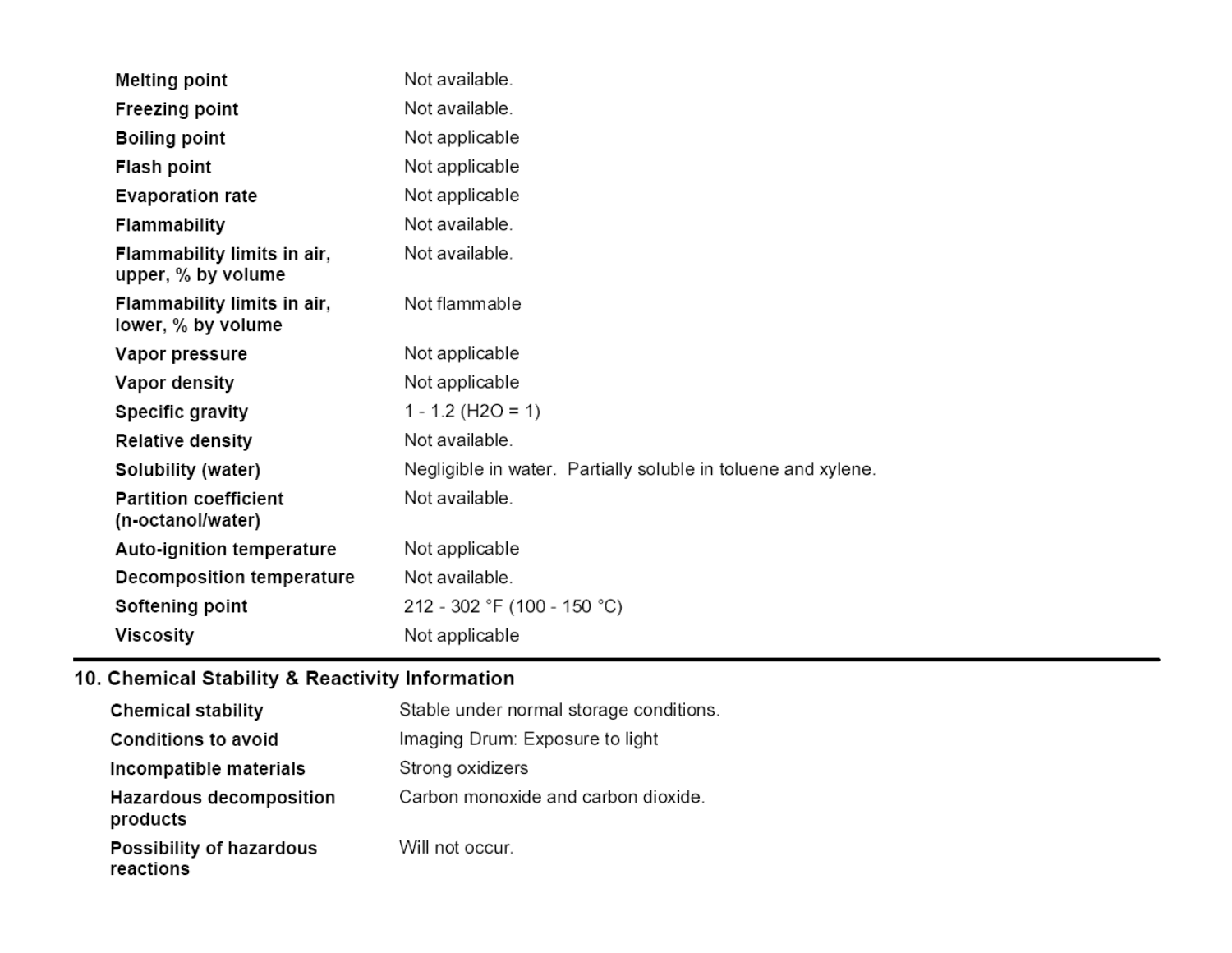### 11. Toxicological Information

| <b>Oral toxicity</b>          | LD50/oral/rat >2000 mg/kg; (OECD 401); Not harmful Not classified for acute oral toxicity<br>according to EU Directive 67/548/EEC and 1999/45/EC.                                                                                                                                                                                                                                                                                                                                                                                                                                       |  |
|-------------------------------|-----------------------------------------------------------------------------------------------------------------------------------------------------------------------------------------------------------------------------------------------------------------------------------------------------------------------------------------------------------------------------------------------------------------------------------------------------------------------------------------------------------------------------------------------------------------------------------------|--|
| <b>Inhalation toxicity</b>    | No information available.                                                                                                                                                                                                                                                                                                                                                                                                                                                                                                                                                               |  |
|                               | Not classified for acute inhalation toxicity according to EU Directive 67/548/EEC and<br>1999/45/EC.                                                                                                                                                                                                                                                                                                                                                                                                                                                                                    |  |
| Eye irritation                | Not classified as irritant, according to OSHA Hazard Communication Standard (HCS) and EU<br>Directive 67/548/EEC and as amended.                                                                                                                                                                                                                                                                                                                                                                                                                                                        |  |
| Sensitization                 | Not classified as a sensitizer according to EU Directive 67/548/EEC and as amended, and<br>OSHA HCS (US).                                                                                                                                                                                                                                                                                                                                                                                                                                                                               |  |
| <b>Chronic toxicity</b>       | No information available.                                                                                                                                                                                                                                                                                                                                                                                                                                                                                                                                                               |  |
| Carcinogenicity               | Carbon black is classified as a carcinogen by the IARC (possibly carcinogenic to humans,<br>Group 2B) and by the State of California under Proposition 65. In their evaluations of carbon<br>black, both organizations indicate that exposure to carbon black, per se, does not occur when<br>it remains bound within a product matrix, specifically, rubber, ink, or paint. Carbon black is<br>present only in a bound form in this preparation. None of the other ingredients in this<br>preparation are classified as carcinogens according to ACGIH, EU, IARC, MAK, NTP or<br>OSHA. |  |
| Mutagenicity                  | Negative, does not indicate mutagenic potential (Ames Test: Salmonella typhimurium)                                                                                                                                                                                                                                                                                                                                                                                                                                                                                                     |  |
| Reproductive toxicity         | Not classified as toxic according to EU Directive 67/548/EEC and as amended, California<br>Prop. 65, and DFG (Germany).                                                                                                                                                                                                                                                                                                                                                                                                                                                                 |  |
| 12. Ecological Information    |                                                                                                                                                                                                                                                                                                                                                                                                                                                                                                                                                                                         |  |
| <b>Ecotoxicity</b>            | 96.00 Hours, LL50 > 1000 mg/l, rainbow trout                                                                                                                                                                                                                                                                                                                                                                                                                                                                                                                                            |  |
| Persistence and degradability | Not available.                                                                                                                                                                                                                                                                                                                                                                                                                                                                                                                                                                          |  |
| 13. Disposal Considerations   |                                                                                                                                                                                                                                                                                                                                                                                                                                                                                                                                                                                         |  |
| <b>Disposal instructions</b>  | Do not shred toner cartridge, unless dust-explosion prevention measures are taken. Finely<br>dispersed particles may form explosive mixtures in air. Dispose of in compliance with federal,<br>state, and local regulations.                                                                                                                                                                                                                                                                                                                                                            |  |
|                               | HP's Planet Partners (trademark) supplies recycling program enables simple, convenient<br>recycling of HP original inkjet and LaserJet supplies. For more information and to determine<br>if this service is available in your location, please visit http://www.hp.com/recycle.                                                                                                                                                                                                                                                                                                        |  |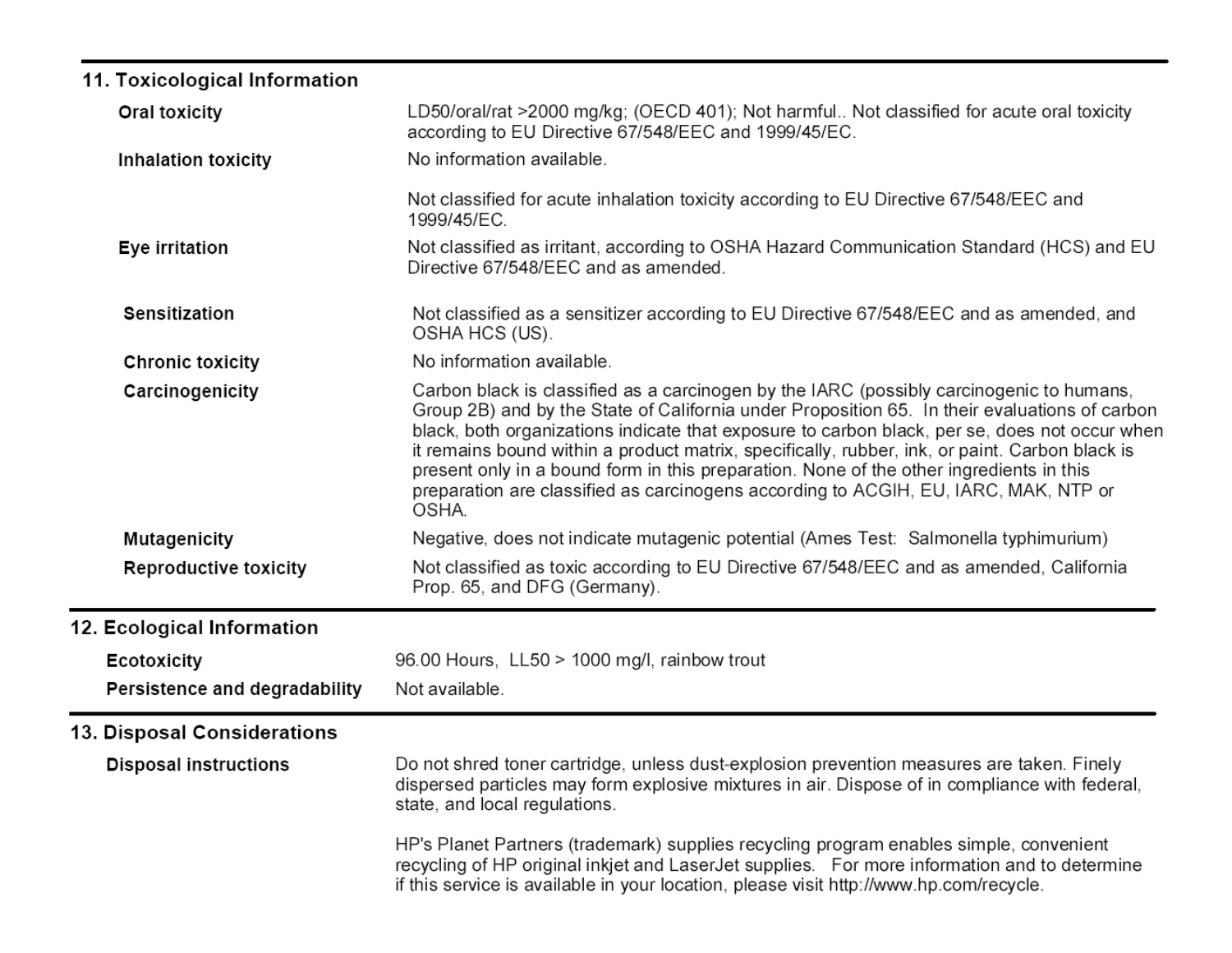#### 14. Transport Information

Not available.

| General                                               | Not a regulated article under United States DOT, IATA, ADR, IMDG, or RID.                                                                                                                                                                                                                                         |  |
|-------------------------------------------------------|-------------------------------------------------------------------------------------------------------------------------------------------------------------------------------------------------------------------------------------------------------------------------------------------------------------------|--|
| 15. Regulatory Information                            |                                                                                                                                                                                                                                                                                                                   |  |
| US federal regulations                                | US EPA TSCA Inventory: All chemical substances in this product comply with all rules or<br>orders under TSCA.                                                                                                                                                                                                     |  |
| <b>CERCLA (Superfund) reportable quantity</b><br>None |                                                                                                                                                                                                                                                                                                                   |  |
|                                                       | Superfund Amendments and Reauthorization Act of 1986 (SARA)                                                                                                                                                                                                                                                       |  |
| <b>Hazard categories</b>                              | Immediate Hazard - No<br>Delayed Hazard - No<br>Fire Hazard - No<br>Pressure Hazard - No<br>Reactivity Hazard - No                                                                                                                                                                                                |  |
| Section 302 extremely<br>hazardous substance          | No                                                                                                                                                                                                                                                                                                                |  |
| Section 311 hazardous<br>chemical                     | No                                                                                                                                                                                                                                                                                                                |  |
| International regulations                             | All chemical substances in this HP product have been notified or are exempt from notification<br>under chemical substances notification laws in the following countries: US (TSCA), EU<br>(EINECS/ELINCS), Switzerland, Canada (DSL/NDSL), Australia, Japan, Philippines, South<br>Korea, New Zealand, and China. |  |
| 16. Other Information                                 |                                                                                                                                                                                                                                                                                                                   |  |
| <b>HMIS<sup>®</sup></b> ratings                       | Health: 1<br>Flammability: 1<br>Physical hazard: 0                                                                                                                                                                                                                                                                |  |
| <b>NFPA ratings</b>                                   | Health: 1<br>Flammability: 1<br>Instability: 0                                                                                                                                                                                                                                                                    |  |
| <b>Issue date</b>                                     | Apr 8 2009 9:02PM                                                                                                                                                                                                                                                                                                 |  |
| Revision                                              | 6                                                                                                                                                                                                                                                                                                                 |  |
| <b>Replaces sheet dated</b>                           | Mar 31 2009 3:28PM                                                                                                                                                                                                                                                                                                |  |